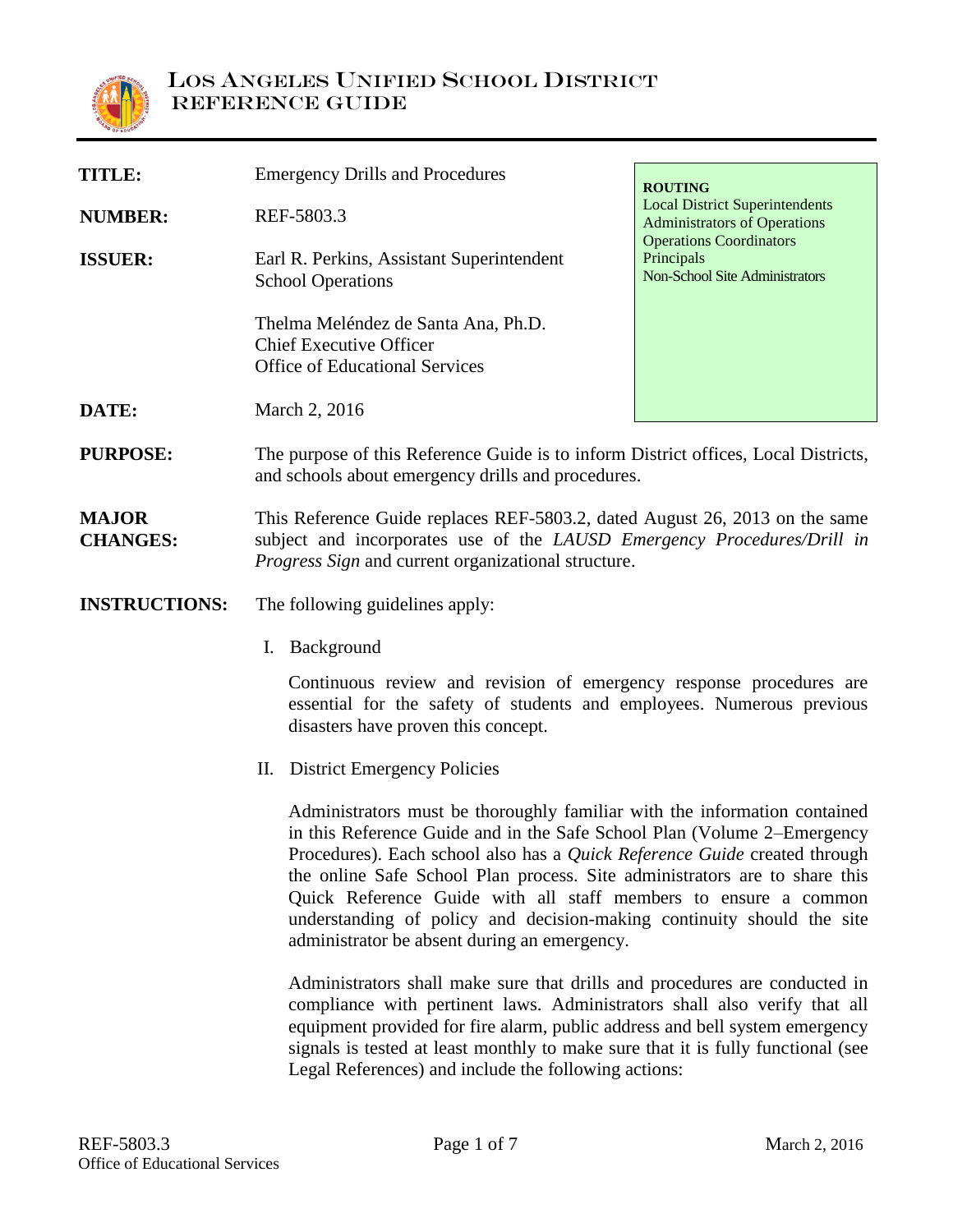

- A. The administrator shall instruct all students and staff to evacuate as required to the designated Emergency Assembly Area. This procedure allows for the accurate accounting of students and staff, the ability to quickly render first aid to those in need, and efficient information dissemination.
- B. During any emergency, students shall remain on the school site until reunited with a custodial parent, legal guardian or designees, and/or the administrator determines that the environment and time of day are safe to disperse students to their homes. Administrators are reminded that only the Superintendent of Schools has the authority to close schools. Schools are expected to use the Request and Reunion Gates and reunification procedures as specified in the Safe School Plan – Volume 2 for the release of students to custodial adults. Schools are expected to place the Emergency Procedures/Drill in Progress Sign by the front entrance of the school during all emergencies and drills, unless it is unsafe for staff members to access the area.
- C. Administrators shall perform the following tasks to facilitate the effectiveness of the Safe School Plan:
	- 1. Regularly review and familiarize staff with all current emergency procedures and staff emergency assignments.
	- 2. Conduct drills and reviews of emergency procedures and policies**\*** as follows:

| Drill                                  | <b>Elementary</b>                | <b>Middle</b>                    | <b>Sr. High and Adult</b>        |  |
|----------------------------------------|----------------------------------|----------------------------------|----------------------------------|--|
| Fire                                   | First week of school             | First week of school             | First week of school             |  |
|                                        | until proficient, then           | until proficient, then           | until proficient, then           |  |
|                                        | once per month,                  | once per month,                  | once per semester,               |  |
|                                        | including summer                 | including summer                 | including summer                 |  |
|                                        | school.                          | school.                          | school.                          |  |
| Earthquake<br>(Drop/Cover/<br>Hold On) | Each month and<br>summer school. | Each month and<br>summer school. | Each month and<br>summer school. |  |
| Take Cover                             | Review* once per                 | Review* once per                 | Review* once per                 |  |
| or                                     | semester, including              | semester, including              | semester, including              |  |
| "Drop"                                 | summer school.                   | summer school.                   | summer school.                   |  |
| Lockdown/                              | Review* once per                 | Review* once per                 | Review* once per                 |  |
| Shelter-in-                            | semester, including              | semester, including              | semester, including              |  |
| Place                                  | summer school.                   | summer school.                   | summer school.                   |  |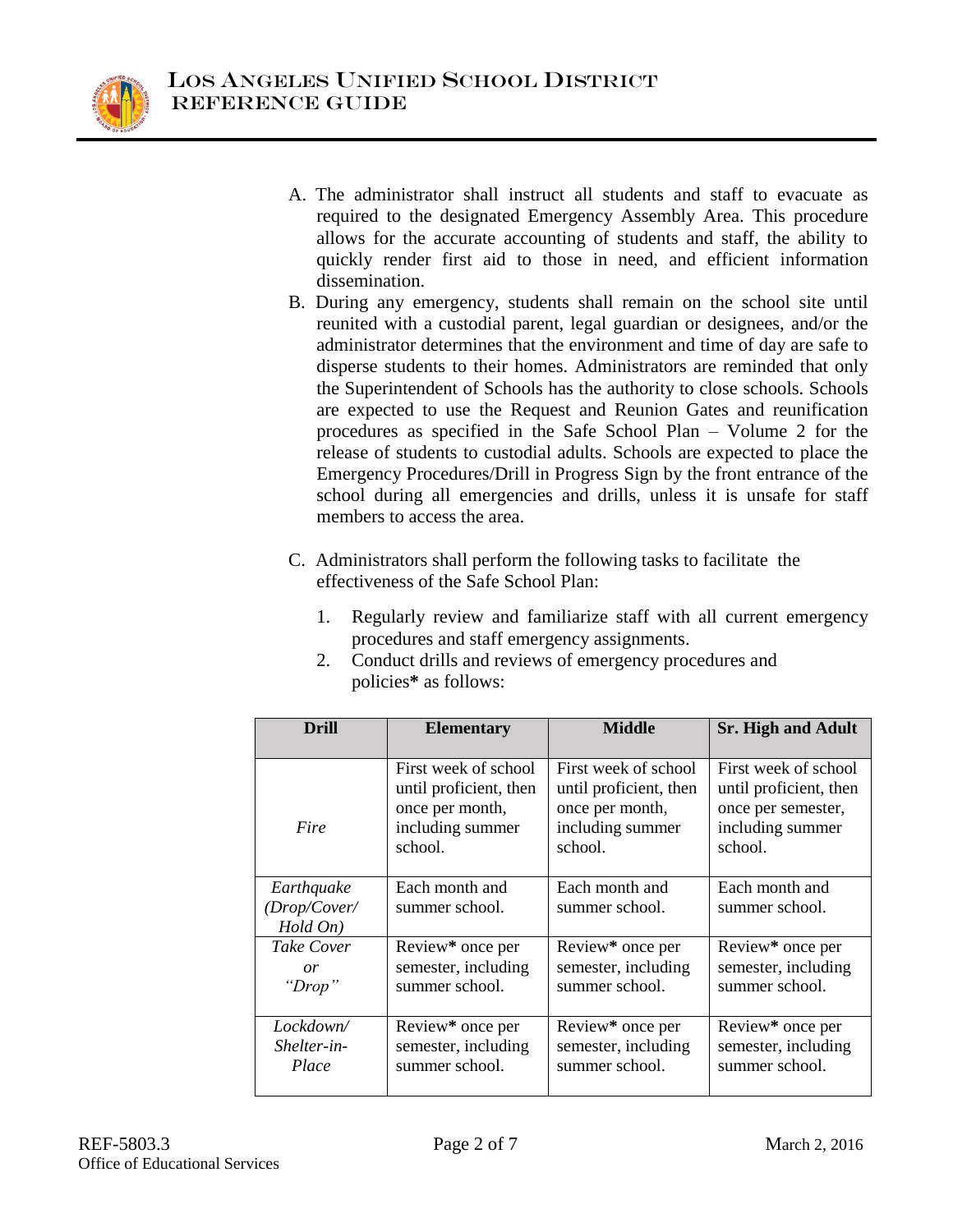

**\***An oral review of purpose and procedure may be done in lieu of actual practice.

- 3. Conduct a school-wide emergency response drill during the fall semester as part of the annual, statewide "Great California ShakeOut" earthquake drill to test the school's updated Safe School Plan.
- 4. Participate in the District-wide emergency drill during spring semester to be familiar with lockdown and shelter-in-place procedures and policies.
- 5. Ensure that staff is familiar with how to properly use the public address, fire alarm, central monitoring and bell systems.
- D. The administrator shall verify that all drills have been conducted as required by State, City, Fire Department regulations and District policy as follows:
	- 1. Verification of all emergency drills and fire alarm tests is to be kept at schools in a log book available for inspection by State, Fire Department and District Office of Environmental Health and Safety (OEHS) inspectors. The log may also include any memos/directions to staff from the site administrator listing dates, times or procedures pertaining to the drills. The records for emergency drills must be kept for two years.
	- 2. The approved way to conduct a fire drill is to activate one of the manual pull stations on a rotating basis. This will test both the station and the fire alarm system, including all of the audible and visual alarm indicating appliances. Schools with the fire alarm system connected to the Central Monitoring Station must put their alarm system in test mode; this will allow the school to trigger an alarm without summoning the fire department. Schools should not attempt to simulate a fire alarm signal using the passing bell signal because it will not trigger all the alarm appliances, not educate the students and staff to true fire alarm sounds and not serve as a test of the fire alarm system and pull station. Fire alarm training is available on the Learning Zone in the STEPS 418 course, *Operating the School Fire Alarm System*.
	- 3. After each drill, school personnel shall complete an "Emergency Drill Data Worksheet" (Attachment F). Additional copies can be downloaded from: EmergencyServices.lausd.net, in the "Administrator's Corner" section.
	- 4. Once the drill and data worksheet have been completed, school personnel are to complete the Emergency Drill Survey: [http://emergencydrills.lausd.net.](http://emergencydrills.lausd.net/) A drill certificate will be automatically generated and e-mailed to the provided email address. This certificate is to be retained in the log book for proof of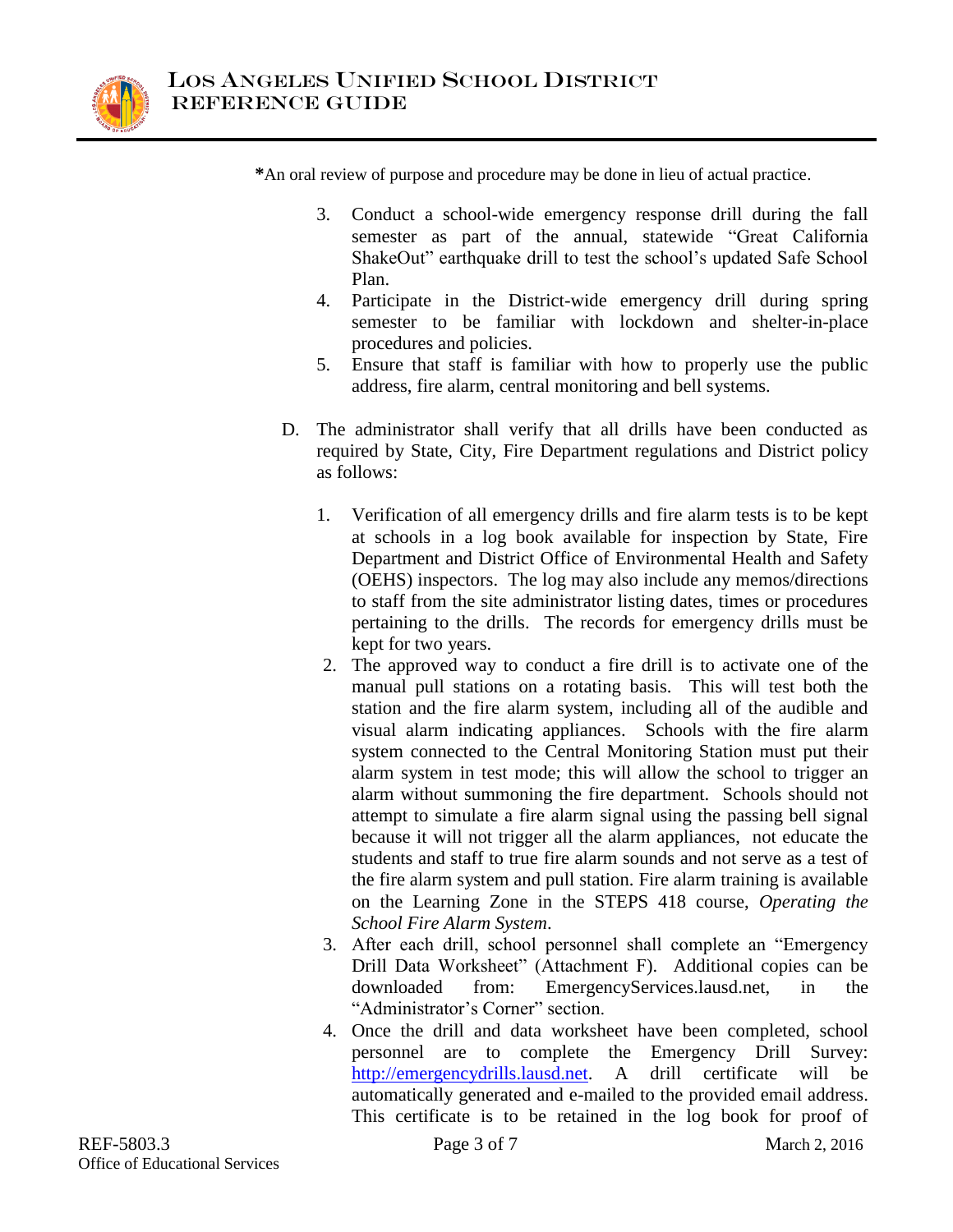

compliance during an inspection.

- 5. Administrators are to complete the emergency drill certification in the online Certification System, certifying twice annually that they have conducted and logged all required emergency drills.
- E. As part of their Los Angeles City Child Care Permit requirements, all Early Education Centers must *post* their Emergency Drill Record next to their permit.
- III. District Emergency Drill Procedures

Complete descriptions of the procedures are found in the Safe School Plan (Volume 2 – Emergency Procedures), Section 4. Online training classes for these procedures can be found on the STEPS web site: steps.lausd.net

- A. Fire Drill
	- 1. Students will evacuate to designated emergency assembly areas, in a quiet, safe and expeditious manner.
	- 2. Teachers will take their emergency class roster, account for all students and report any inconsistencies to the Incident Commander.
	- 3. Students and teachers will wait in their designated areas for instructions.
- B. Earthquake Drop/Cover/Hold On Drill

The Drop/Cover/Hold On procedure provides protection from flying objects and broken glass during an earthquake.

- 1. Inside classroom:
	- a. Upon command of "Drop," drop to knees, facing away from windows.
	- b. Take cover by getting under or below furniture (desk, chair, table, etc.).
	- c. Grasp the furniture legs with hands and hold on tightly.
	- d. Evacuation of the buildings must be done only when the shaking has completely stopped.
- 2. On school grounds but outside school buildings:
	- a. Stay clear of buildings, power lines, light poles, etc.
	- b. Drop to the ground, cover head if possible and hold onto a stable object if available.
	- c. Remain clear of obstacles and wait until situation stabilizes and staff member gives all clear.
	- d. Move to the emergency assembly area.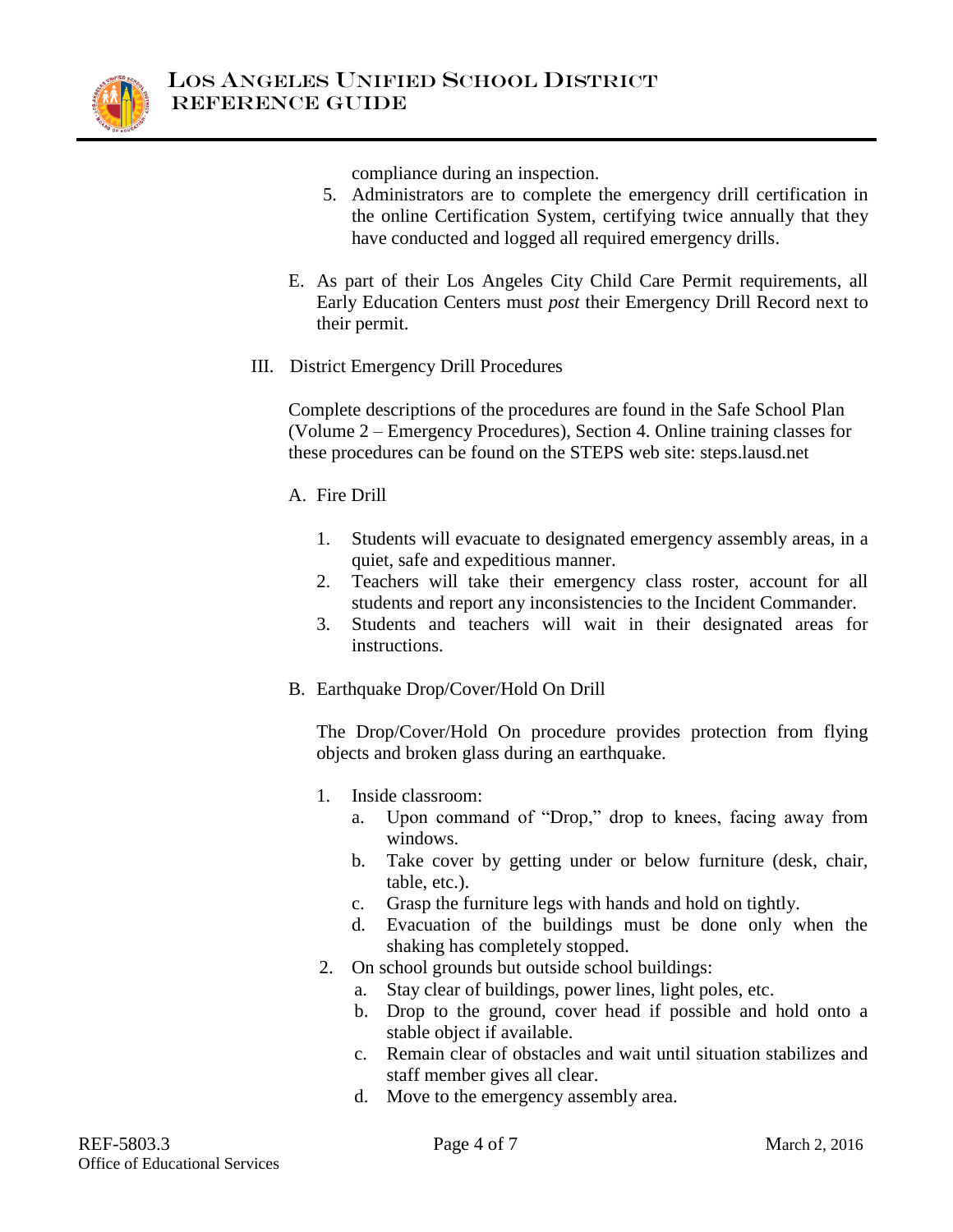

C. Drop/Take Cover Drill

The Drop/Take Cover procedure is used during the following disasters when they occur at or near the school or non-school site: bomb blast, gas explosion, airplane crash, gas storage tank explosion, shooting incident, railroad tank car explosion.

- 1. Procedure when inside the classroom:
	- a. Upon the command of "Drop" or "Take cover," drop to knees with back to a window, place head in lap and clasp hands behind the neck.
	- b. Wait quietly for further instructions.
- 2. Procedure when outside the classroom:
	- a. Seek any type of protection (curb, bench, ditch, gutter, etc.).
	- b. Drop to ground with back to hazard and clasp hands behind neck.
	- c. Remain in this position for a brief period and seek more protective cover if necessary.
- D. Lockdown Drill

This drill is used to practice securing the school during police action, campus intrusion, community incidents or any other incident requiring school/room security.

- 1. Lockdown procedures for students inside the classroom:
	- a. Lock doors.
	- b. Close blinds and cover door window, if necessary.
	- c. Move students away from windows.
	- d. Remain in classroom until emergency is over, as announced by the site administrator.
- 2. Lockdown procedures for students outside the classroom:
	- a. Proceed to the closest room and go inside.
	- b. Lock doors.
	- c. Close blinds and cover door window, if necessary.
	- d. Move students away from windows.
	- e. Remain inside room until emergency is over, as announced by the site administrator.
- E. Shelter-in-Place Drill

This action is taken to place or keep students indoors in order to provide a greater level of protection from airborne contaminants in the outside air or other environmental danger or inclement weather. Shelter-in-Place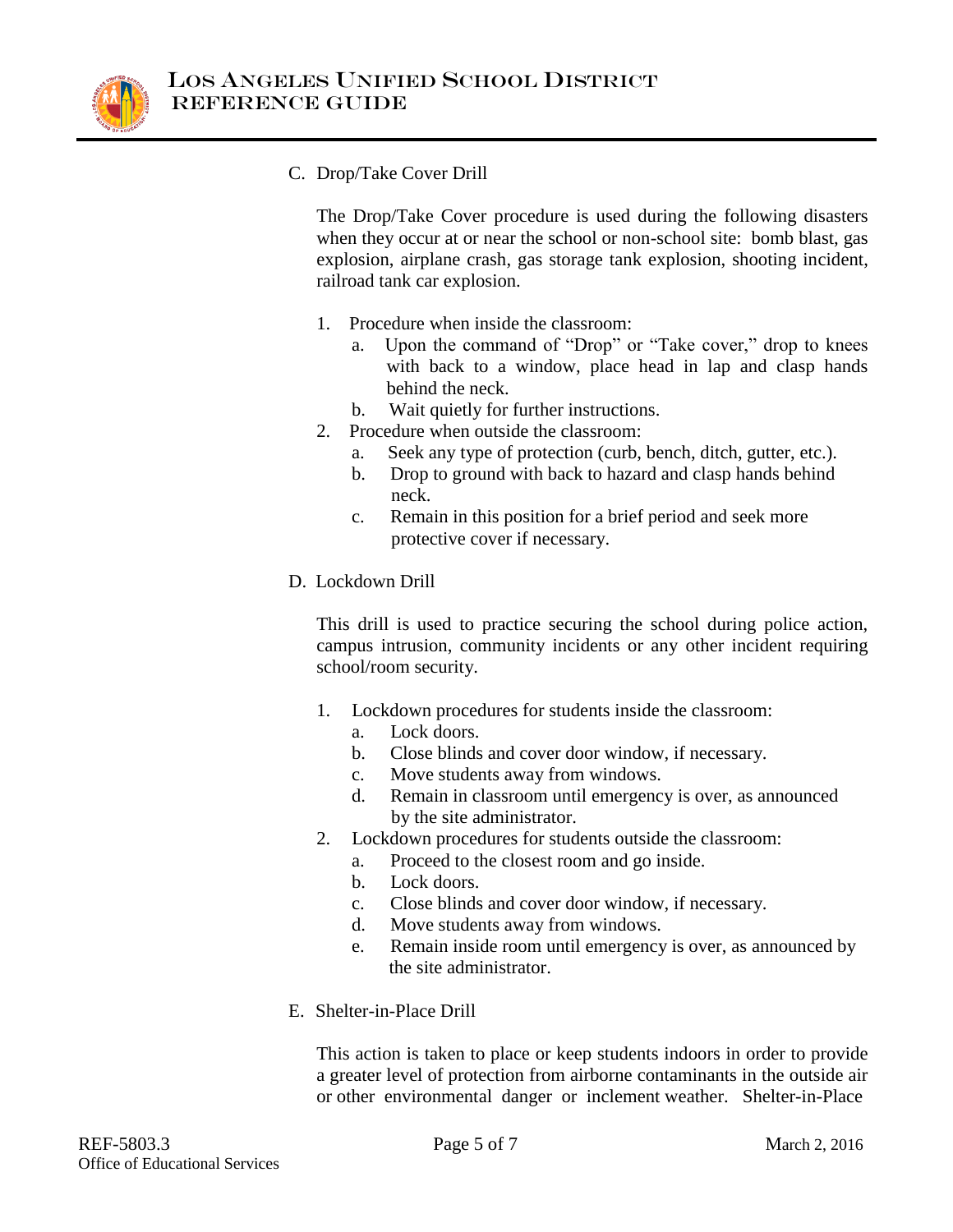

may include the shutdown of classroom and building heating, ventilation and air conditioning (HVAC) systems. During a Shelter-in-Place, no one should be exposed to outside contaminated air.

The difference between Shelter-in-Place and Lockdown is that Shelter-in-Place may involve shutdown of the HVAC systems, and allows for the free movement of students within a building. However, classes in bungalows and buildings with exterior passageways will have to remain in the classroom.

- 1. If outside, students will proceed to their classrooms if it is safe to do so. If not, teachers or staff will direct students into nearby classrooms or other school buildings.
- 2. Teachers must secure individual classrooms, and the plant manager and Security/Utilities Team will assist in completing the procedures as needed: shut down HVAC systems; turn off fans in the area; close and lock doors and windows; seal gaps under doors and windows with wet towels or duct tape; seal vents with aluminum foil or plastic wrap, if available; and turn off sources of ignition, such as pilot lights.
- IV. Training for School Emergency Procedures

The STEPS program has 40 online Learning Zone classes for teachers and administrators designed specifically to provide emergency response training for employees at school sites. Teachers should take or review these classes before emergency drills. Each course generates a certificate that can be used to document the training.

Administrators are asked to take these additional classes as well as the four FEMA emergency management classes listed on the STEPS web site: steps.lausd.net.

V. Sample Letter

Attachments A-E is a sample letter in English, Spanish, Armenian, Chinese, and Korean that may be used to notify parents of an emergency drill.

VI. Conducting Emergency Drills

Attachment F is a worksheet titled "Emergency Drill Data Worksheet" to be completed after each drill. Drill data from the worksheet is then used to complete the online Emergency Drill Survey at emergencydrills.lausd.net.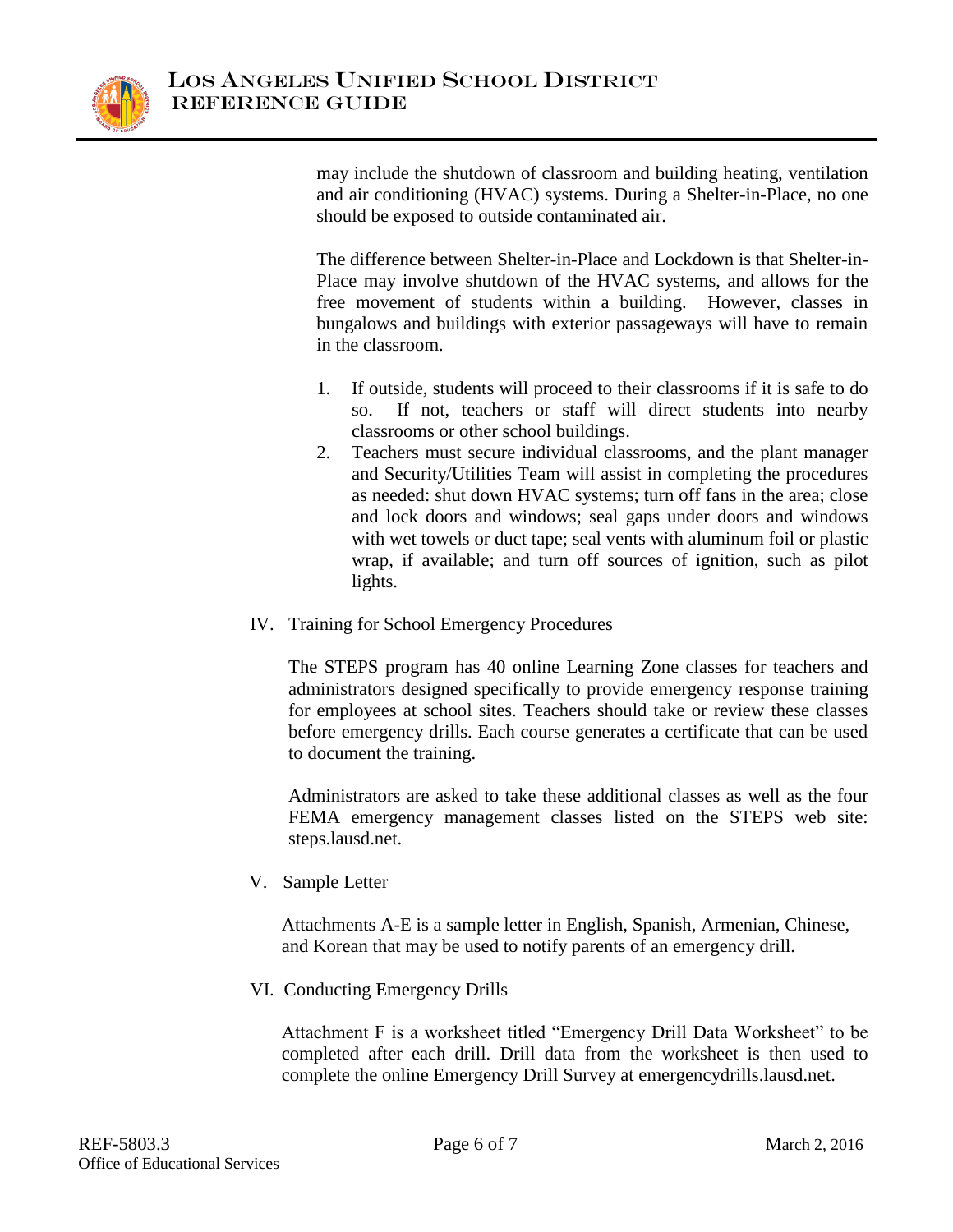

|                                    | Attachment G is a chart titled "Conducting Emergency Drills," which may be<br>duplicated and placed in all rooms.                                                                                          |
|------------------------------------|------------------------------------------------------------------------------------------------------------------------------------------------------------------------------------------------------------|
|                                    | Schools can download additional copies of the "Conducting Emergency<br>Drills" chart and the "Emergency Drill Data Worksheet" at<br>emergencyservices.lausd.net under the "Administrators Corner" heading. |
|                                    |                                                                                                                                                                                                            |
| <b>LEGAL</b><br><b>REFERENCES:</b> | Civil Defense Policy, Public Law 875, Eighty-First Congress<br>California Disaster Act - Citation                                                                                                          |
|                                    | California Administrative Code, Title 5, Education                                                                                                                                                         |
|                                    | Senate Bill 187                                                                                                                                                                                            |
|                                    | Assembly Bill 2876<br>Code of California Regulations, Title 19, Section 3.13                                                                                                                               |
|                                    | Los Angeles Municipal Code, Section 57.111.06 – Emergency Exit Drills                                                                                                                                      |
| <b>ASSISTANCE:</b>                 | For assistance or further information please contact Jill Barnes, Coordinator,<br>School Operations - Emergency Services (213) 241-3889.                                                                   |
|                                    | For specific information regarding a school site's fire alarm system,<br>administrators should contact the local Maintenance and Operations Area<br><b>Electrical Technical Services Desk.</b>             |
| <b>ATTACHMENTS:</b>                | Attachment A – Sample Letter to Parents – English                                                                                                                                                          |
|                                    | Attachment B - Sample Letter to Parents - Spanish                                                                                                                                                          |
|                                    | Attachment C – Sample Letter to Parents – Korean<br>Attachment D - Sample Letter to Parents - Chinese                                                                                                      |
|                                    | Attachment E - Sample Letter to Parents - Armenian                                                                                                                                                         |
|                                    | Attachment F - Emergency Drill Data Worksheet                                                                                                                                                              |
|                                    | Attachment G - Conducting Emergency Drills Chart                                                                                                                                                           |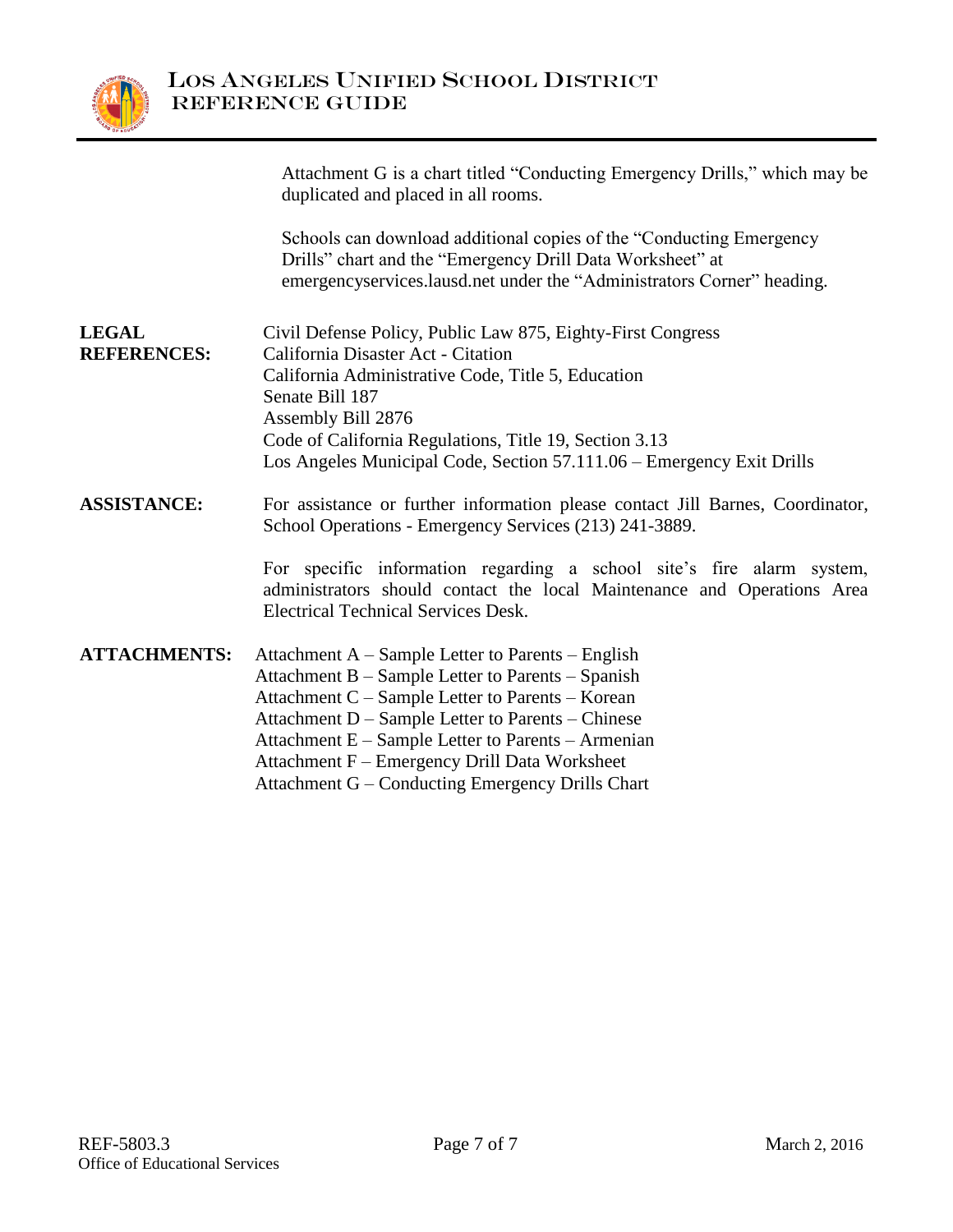

#### **ATTACHMENT A**

#### **SAMPLE LETTER TO PARENTS**

(School Letterhead)

(Date)

Dear Parents(s) or Guardian(s):

The safety and welfare of our students and staff are our highest priorities. To provide schools an opportunity to practice emergency response procedures, the Superintendent of Schools has asked all students and staff to participate in a District-wide emergency preparedness drill on \_\_\_\_\_\_\_\_\_\_\_\_\_\_\_\_\_\_\_\_\_\_\_\_\_\_\_, at \_\_\_\_\_\_\_\_\_\_\_\_\_\_. Please be advised that students will be dismissed at the regular time on this day.

The goals of the training drill are to improve our ability to protect students, save lives, and reduce injuries. As part of the drill, the students and staff will participate in the activation of our school's Safe School Plan. You are encouraged to participate in this drill. For information about how your school prepares for emergencies, you may check the website [http://ParentEmergencyInformation.lausd.net.](http://parentemergencyinformation.lausd.net/) Information is available in five languages.

Please make sure that all contact information for your child is current at school, so that in the event of an actual emergency, we can reach you.

Prior to the drill, please discuss with your child your family's home emergency preparedness plan. Several resources are available to help you prepare. The American Red Cross has outstanding materials. You can obtain Red Cross materials in English or in Spanish from their website: http://www.redcross.org or by calling the Los Angeles Chapter at (310) 445-9900. Your telephone directory also has valuable information on first aid, CPR and home preparedness.

If you have any questions or need further information, please do not hesitate to call our school office at (School Telephone Number).

Sincerely,

Principal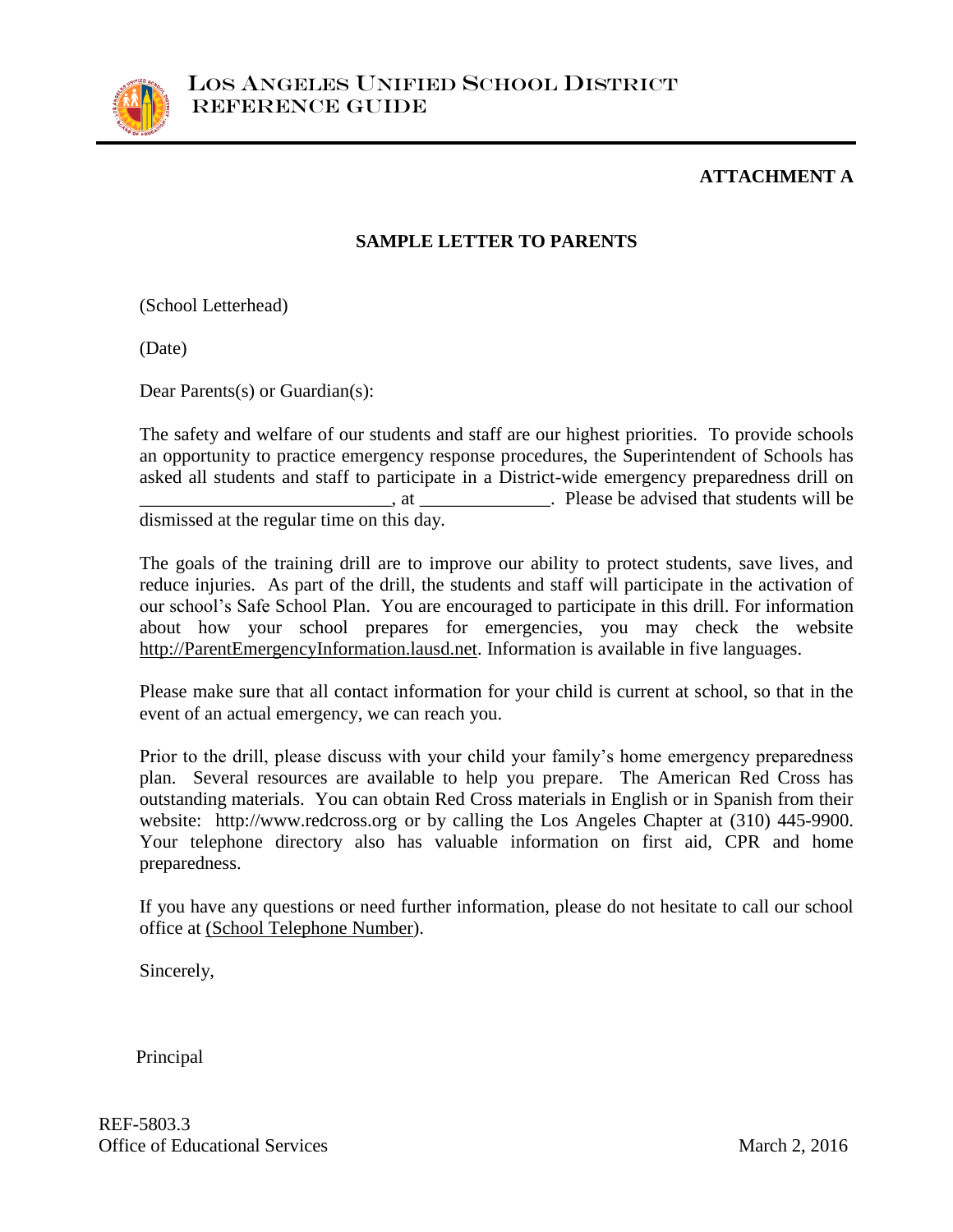

#### **ATTACHMENT B**

#### **SAMPLE LETTER TO PARENTS**

(School Letterhead)

(Date)

Estimados padres de familia o tutores legales:

La seguridad y el bienestar de nuestros alumnos y del personal son nuestras prioridades fundamentales. A fin de que las escuelas tengan la oportunidad de practicar los procedimientos a seguir en caso de una emergencia, el superintendente escolar le ha solicitado a todo el personal y los estudiantes que lleven a cabo un ejercicio de simulacro de preparación para emergencias que abarcará a todo el Distrito y se realizará el \_\_\_\_\_\_\_\_\_\_\_\_\_\_\_\_\_\_\_\_\_ de \_\_\_\_\_\_\_\_, a las \_\_\_\_\_\_\_\_\_\_\_\_\_\_\_\_\_. Ese día, el horario de salida de clases será el habitual.

El objetivo de este ejercicio de entrenamiento es mejorar nuestra capacidad para proteger a los estudiantes, salvar vidas, y limitar las lesiones que se pudieran producir. Como parte de dicho entrenamiento, los estudiantes y el personal participarán en la activación de nuestro Plan de Seguridad Escolar. Se insta a todos a tomar parte en el simulacro. Para información sobre cómo se prepara su escuela para emergencias, pueden revisar el sitio web [http://achieve.lausd.net/pei.](http://achieve.lausd.net/pei) La información se encuentra disponible en cinco idiomas.

Por favor, asegúrense de tener a día la información de su hijo(a) para poder ponernos en contacto con usted en caso de una emergencia real.

Solicitamos a los padres de familia que, antes de la fecha de realización del simulacro, conversen con sus hijos acerca del plan de preparación que tengan en sus hogares. Existe una serie de recursos disponibles para ayudarles a estar mejor preparados. La Cruz Roja cuenta con material extraordinario., el cual puede obtenerse en inglés o español visitando el portal de Internet en: [http://www.redcross.org,](http://www.redcross.org/) o llamando a la sección de Los Ángeles al (310) 445 - 9900. En la guía telefónica también se puede encontrar información valiosa sobre primeros auxilios, la resucitación cardiopulmonar (CPR, por sus siglas en inglés), y preparación para el hogar.

Si tiene alguna otra pregunta o necesita más información, por favor no dude en llamar a la Dirección de la escuela al  $\Box$ 

(School phone number)

Atentamente,

Director(a)

21173ajs\_Translated by the LAUSD Translations Unit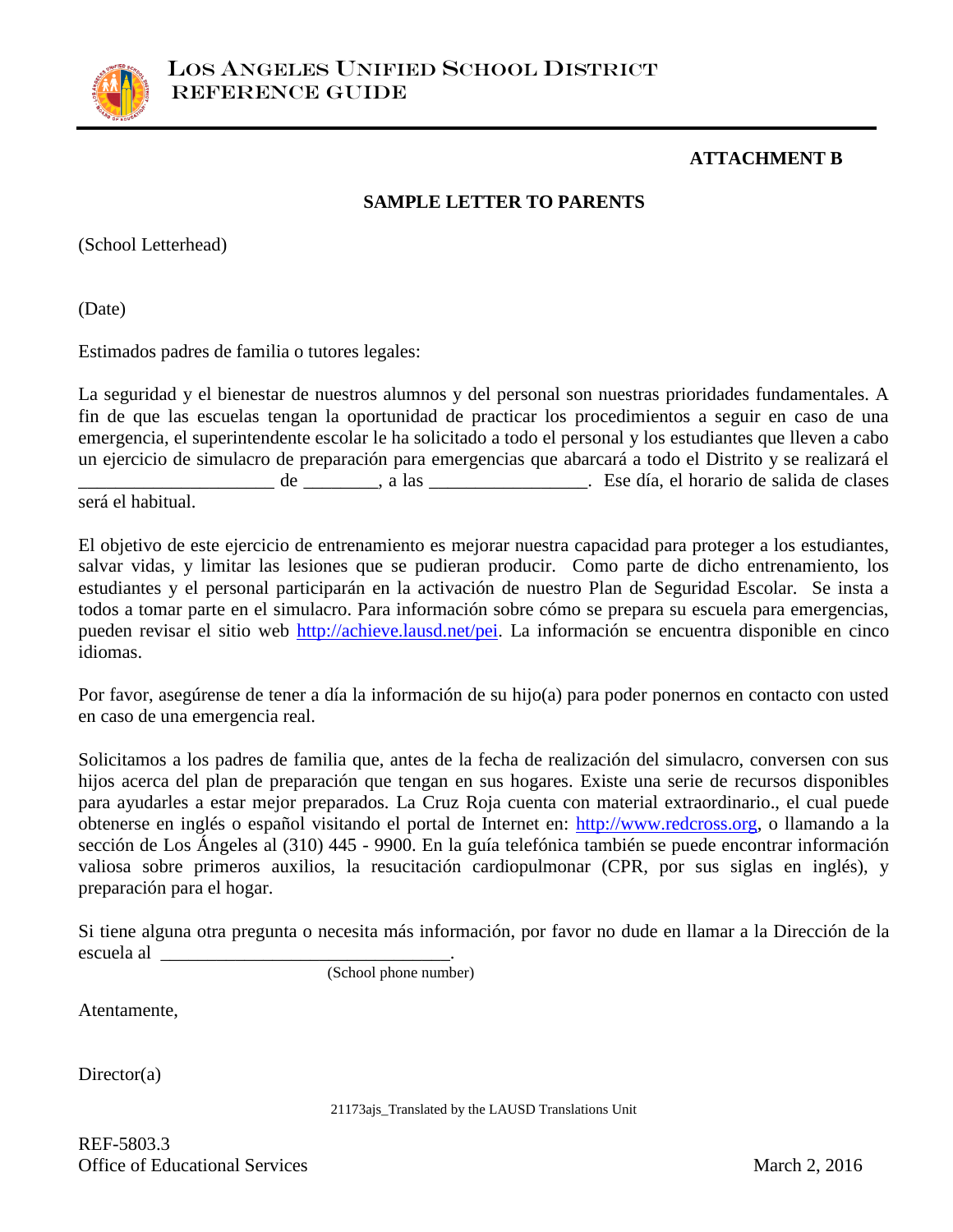

#### **ATTACHMENT C**

#### **SAMPLE LETTER TO PARENTS**

(School Letterhead)

(날짜)

친애하는 학부모(들) 또는 보호자(들)께:

우리 학생들과 교직원의 안전 및 복지는 저희에게 가장 중요합니다. 학교들에게 비상 사태 대응 절차를 연습할 기회를 제공하기 위해, 총 교육감은 모든 학생들과 교직원들이 \_\_\_\_\_\_\_\_\_\_\_\_\_\_\_\_\_\_\_\_\_\_\_에 \_\_\_\_\_\_\_\_\_\_\_\_\_\_\_\_에서 실시하는 교육구-차원 비상 사태 대처 예행 연습에 참여할 것을 요청했습니다. 당일 학생들은 정규 시간에 하교한다는 것을 알립니다.

이런 예행 연습의 취지는 학생을 보호하고, 생명을 구하며, 부상을 줄일 수 있는 우리의 능력을 향상시키기 위함입니다. 본 예행 연습의 일부로서, 학생들과 교직원들은 본교의 안전 학교 플랜(Safe School Plan) 실행에 참여할 것입니다. 본 예행 연습에 참여해주실 것을 권합니다. 학교가 어떤 비상 대책을 준비하고 있는지에 대한 정보를 원한다면, <http://achieve.lausd.net/pei>. 를 검색하십시오. 다섯 언어로 번역되어 있습니다.

현재 자녀가 다니는 학교에 부모님과 연락할 수 있는 모든 정보가 정확히 있는지 확인해주십시오. 그래야만, 실제로 비상 상태가 발생한 경우는 학교는 부모님과 연락할 수 있습니다.

예행 연습이 있기 전에, 자녀와 함께 귀하 가정의 비상 시 대처 플랜에 대해 논의하기를 부탁드립니다. 도움이 될만한 여러 자원을 구할 수 있습니다. 미 적십자사는 훌륭한 자료를 제공하며, 이런 정보는 영어 또는 스패니쉬로 작성된 미적십자사 웹사이트에서 구할 수 있습니다: [http://www.redcross.org.](http://www.redcross.org/) 또는 로스앤젤레스 찹터에 (213) 739-5200 으로 전화하셔도 됩니다. 전화 주소록에도 응급조치법, CPR, 패밀리 대처법에 대한 좋은 정보들이 있습니다.

질문이 있거나 추가 정보를 원한다면, 주저마시고 본교 사무실에 (School Telephone Number)으로 전화하십시오.

안녕히 계십시오,

교장

21173ym\_Translated by the LAUSD Translations Unit (Korean)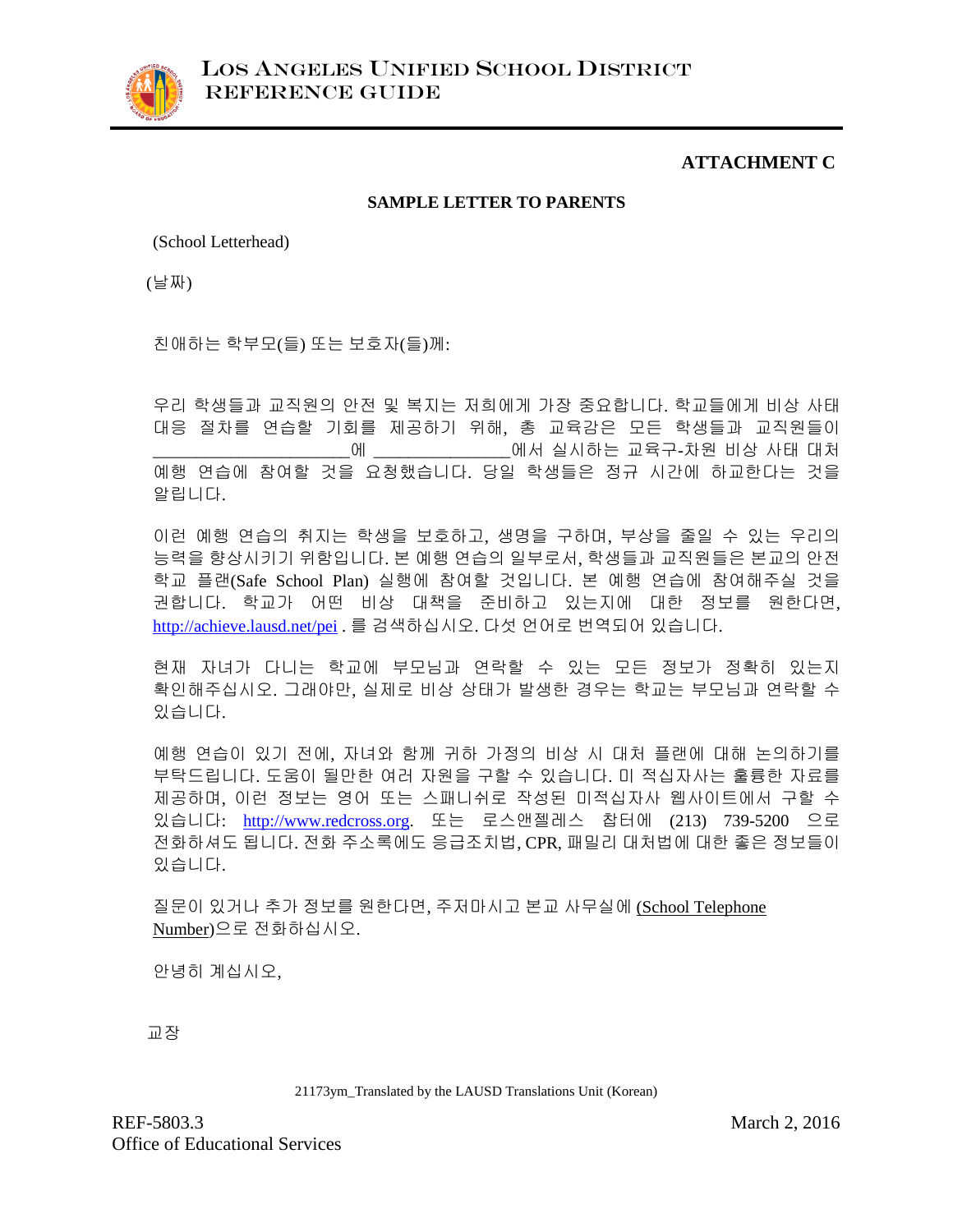### **ATTACHMENT D**

#### **SAMPLE LETTER TO PARENTS**

(School Letterhead)

(Date)

亲爱的家长或监护人们:

学生和教职员的安全与福祉是我们最优先的事。为提供学校机会做紧急事故应因程 序的操练,学区总监要求全体学生和教职员在 \_\_\_\_\_\_\_\_\_\_\_\_\_\_\_\_\_\_\_\_\_\_\_\_\_\_(Date), 的\_\_\_\_\_\_\_\_\_\_\_\_\_\_\_\_\_\_\_\_\_\_\_\_\_\_\_\_\_\_ 时间参加全学区的紧急事故预备操练。请告知 学生们,当日的正常课程停止。

操练的目的是要增进我们保护学生的能力,拯救生命,和减少伤害。操练中的一部 分是学生和教职员参加我们学校安全学校计划的启动。鼓励你們每一位都来参加。 如果想知道你们学校如何对紧急情况做准备,你们可以上网至下述网址查询: [http://achieve.lausd.net/pei.](http://achieve.lausd.net/pei) 。会为你们安排五种语言来查找这些资讯。

请确保你们在学校为你们孩子提供的联系人名单都是最新的。这样,一旦确实有紧 急情况出现时,我们就可以联系上你们。

前来参加操练之前,请和你孩子讨论你家中的预备计划。有几处资源可以帮助你预 备。美国红十字会有很好的材料。你可以从网上取得红十字会的英文和西班牙文的 材料,网址是:[www.redcross.org](http://www.redcross.org/) 或是打电话给洛杉矶分会 (310) 445-9900. 。在你 的电话簿上也有宝贵的急救,心脏复苏 (CPR) 和家庭预备资料。

如果你有任何问题或需要进一步的资料,请随时打电话到学校的办公室。电话是

\_\_\_\_\_\_\_\_\_\_\_\_\_\_\_\_\_\_\_\_\_\_\_\_\_\_\_\_\_\_\_\_ (学校电话号码)

诚挚地,

校长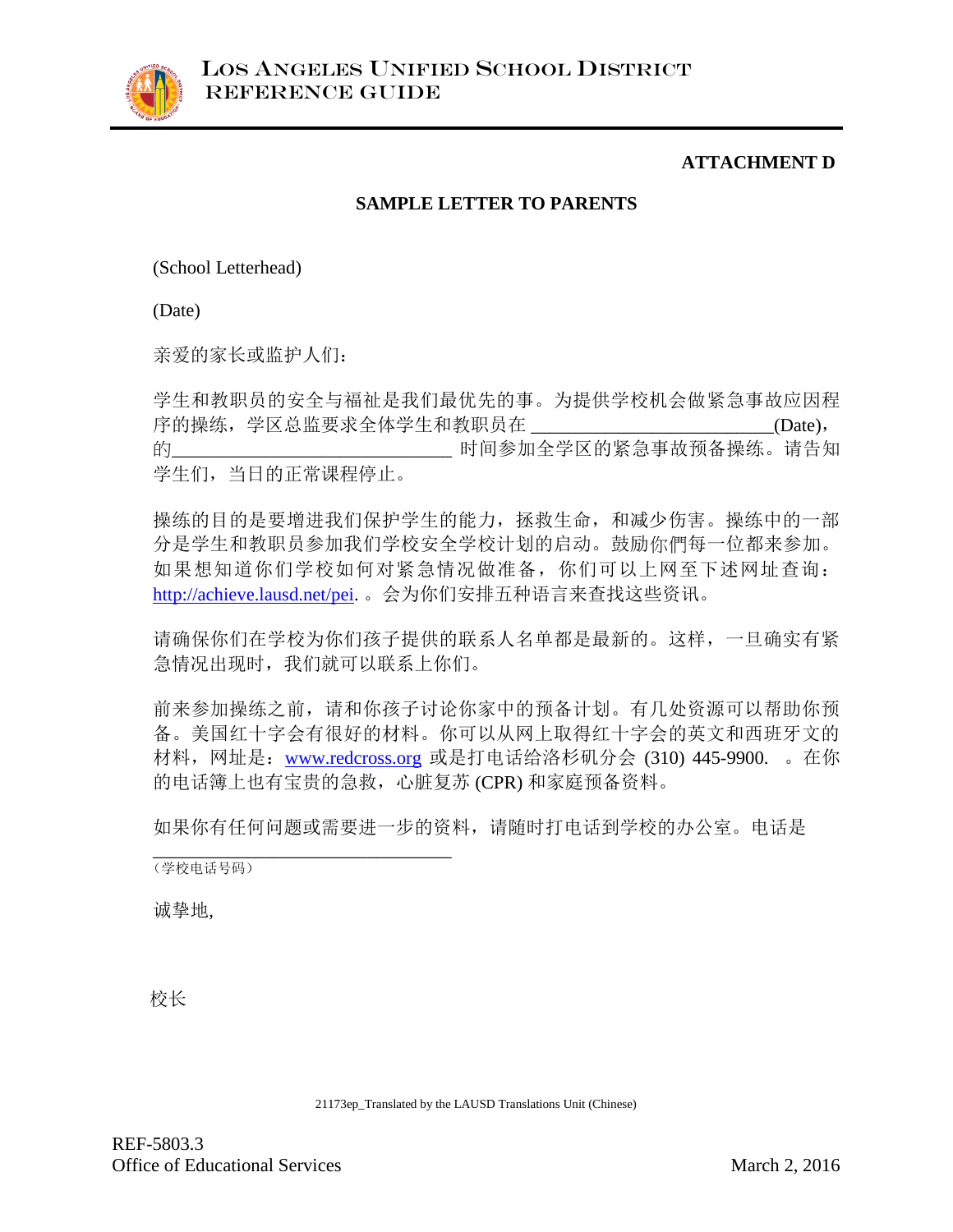

#### **ATTACHMENT E**

#### **SAMPLE LETTER TO PARENTS**

(School Letterhead)

(Date)

Հարգելի ծնող(ներ) կամ խնամակալ(ներ),

Մեր աշակերտների և աշխատակազմի անվտանգությունն ու բարեկեցությունը մեր առաջնահերթ խնդիրներն են: Որպեսզի դպրոցները ստանան հնարավորություն գործնականում կիրառել արտակարգ իրավիճակների արձագանքման ընթացակարգը, դպրոցների վերակացուն խնդրում է բոլոր աշակերտներին և աշխատակազմին մասնակցել շրջանի մասշտաբով կազմակերպվող արտակարգ իրավիճակների պատրաստվածության վարժություններին \_\_\_\_\_\_\_\_\_\_\_\_\_\_\_\_\_\_\_\_\_\_\_\_\_\_\_\_\_, ժամը Տեղեկացնում ենք, որ այդ օրը աշակերտները կազատվեն դասերից:

Ուսուցողական վարժությունների նպատակներն են՝ բարելավել աշակերտներին պաշտպանելու մեր ունակությունը, փրկել մարդկային կյանքեր և նվազեցնել վնասվածքները: Վարժությունների մի մասն էլ կկազմի աշակերտների և աշխատակազմի մասնակցությունը մեր դպրոցի Անվտանգության ծրագրում: Կոչ ենք անում ձեզ մասնակցել այս վարժություններին: Եթե ցանկանում եք տեղեկություններ ստանալ, թե ինչպես է ձեր դպրոցը պատրաստվում արձագանքել արտակարգ իրավիճակներին, կարող եք այցելել կայքը՝ [http://achieve.lausd.net/pei:](http://achieve.lausd.net/pei) Տեղեկությունները հասանելի են հինգ լեզվով:

Խնդրում ենք համոզվել, որ բոլոր կոնտակտային տեղեկությունները ձեր երեխայի վերաբերյալ առկա են դպրոցում, որպեսզի իրական արտակարգ իրավիճակի դեպքում մենք կարողանանք կապվել ձեզ հետ:

Նախքան վարժությունները խնդրում ենք քննարկել ձեր երեխայի հետ տան պայմաններում արտակարգ իրավիճակներին պատրաստվածության պլանը: Առկա է մի քանի ռեսուրս, որոնք կօգնեն ձեզ պատրաստվել: Ամերիկյան Կարմիր խաչը ունի շատ օգտակար նյութեր: Դուք կարող եք ձեռք բերել Կարմիր խաչի նյութերը անգլերեն կամ իսպաներեն իրենց կայքում՝ <u>http://www.redcross.or</u>g, կամ զանգահարել Լոս Անջելեսի բաժանմունք՝ (310) 445-9900: Ձեր հեռախոսային տեղեկատուն ևս ունի օգտակար տեղեկություններ առաջին օգնության, CPR-ի և տան պայմաններում պատրաստվածության մասին:

Եթե դուք ունեք որևէ հարց կամ ձեզ պետք է լրացուցիչ տեղեկատվություն, խնդրում ենք զանգահարել մեր դպրոցի գրասենյակ (դպրոցի հեռախոսահամար):

Հարգանքով,

Տնօրեն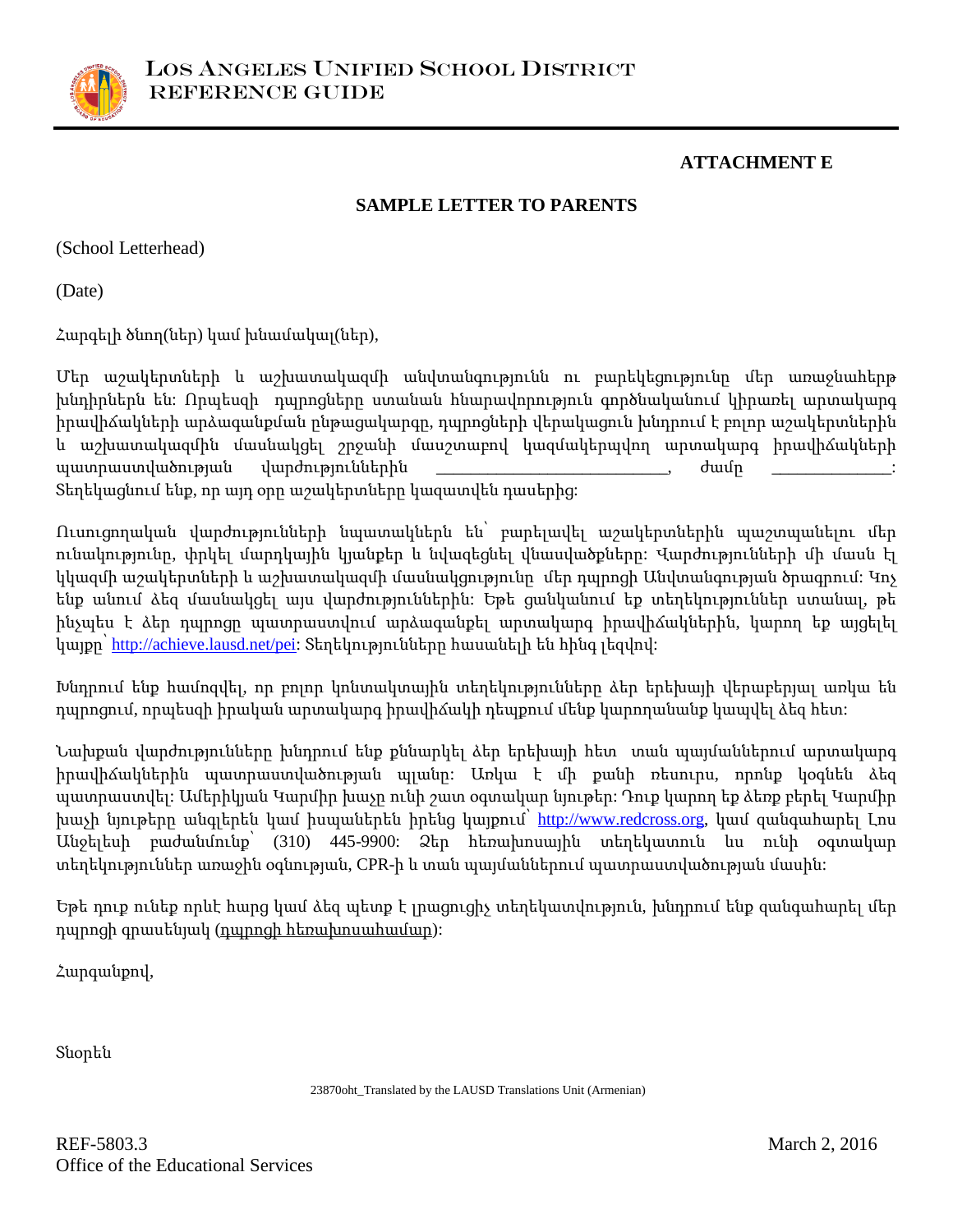

#### **ATTACHMENT F**

# **EMERGENCY DRILL DATA WORKSHEET**

**Use this form to record your drill information; then go to [http://emergencydrills.lausd.net](http://emergencydrills.lausd.net/) (please note that you must be on the LAUSD network for this address to work); enter the data and receive your certificate.** 

*(Choose one)*

| Fire<br>Earthquake drill with evacuation<br>Shelter in Place                                                                                                                                                                                                                                                                                                                                                                                                                                 | Drop/Cover/Hold or "Drop"<br>Campus Protection or "Lockdown"<br>Date: $\angle$    |
|----------------------------------------------------------------------------------------------------------------------------------------------------------------------------------------------------------------------------------------------------------------------------------------------------------------------------------------------------------------------------------------------------------------------------------------------------------------------------------------------|-----------------------------------------------------------------------------------|
| Name:                                                                                                                                                                                                                                                                                                                                                                                                                                                                                        | Position:                                                                         |
| E-Mail:                                                                                                                                                                                                                                                                                                                                                                                                                                                                                      | Location Code:                                                                    |
| What type of alert system did you use to alert students/staff of the drill?<br>1.<br>Fire Alarm/Bell   Voice through Intercom/PA                                                                                                                                                                                                                                                                                                                                                             | Bull Horn<br>Whistle                                                              |
| (Omit #2 for Drop/Cover/Hold or "Drop")<br><b>Time Drill Started:</b><br>$(am$ / pm)<br>2.                                                                                                                                                                                                                                                                                                                                                                                                   | Time Drill Completed:<br>(am / pm)                                                |
| Total number of staff involved in the drill activity?<br>3.<br>Total number of students involved in the drill activity?<br>4.<br>Did any special needs students participate in the drill? If yes, about how many?<br>5.<br>Did you encounter any challenges with the special needs children? (Y/N)<br>6.<br>7.                                                                                                                                                                               |                                                                                   |
| (Omit #8 for Drop/Cover/Hold" or "Shelter-in-Place", "Drop" & "Lockdown")<br>How long did it take to evacuate all buildings?<br>8.<br>(Time from START of drill to the time when last staff or student arrived at the staging area.)<br>(Omit #9 for Drop/Cover/Hold or "Drop")<br>9. Did you establish an Incident Command Post? (Y/N)<br>10. Did staff bring the School Emergency Response Box to the assembly area?(Y/N)                                                                  | (minutes)                                                                         |
| 11. Did you use the District's Safe School Plan, Volume 2 - Emergency Procedures during:<br>(Check all that apply)<br>Yes, during the planning of the drill.<br>$\Box$ Yes, after the drill.                                                                                                                                                                                                                                                                                                 | Yes, during the execution of drill.<br>□ No, we did not use the Safe School Plan. |
| (Omit #12, 13 & 14 for Drop/Cover/Hold or "Drop")<br>12. Did you use any supplies during the drill? (Check all that apply)<br>$\Box$ Yes, our staff took supplies out their storing area.<br>$\Box$ Yes, our staff used the supplies during the drill.<br>$\Box$ No, we did not use emergency supplies.<br>13. Were parents notified either before or after the drill? (Y/N)<br>14. How were parents notified? (method)<br>15. Did any parents participate in drill? If yes, about how many? |                                                                                   |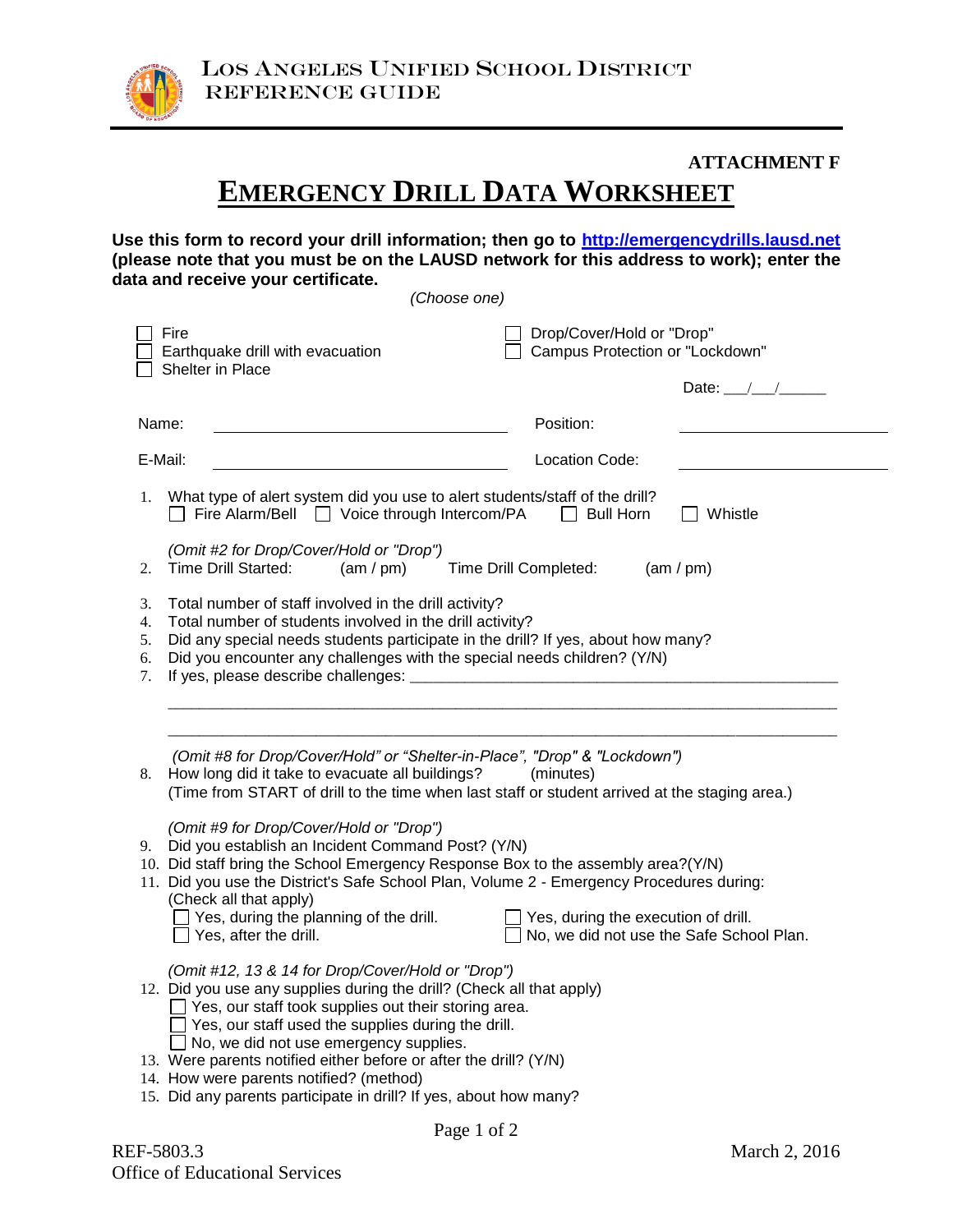

#### **ATTACHMENT F**

- 16. What did parents do?
- 17. Did you encounter any behavioral problems (non-participation, student/staff distractions, etc.) during the drill? If yes, please briefly describe any problems.

\_\_\_\_\_\_\_\_\_\_\_\_\_\_\_\_\_\_\_\_\_\_\_\_\_\_\_\_\_\_\_\_\_\_\_\_\_\_\_\_\_\_\_\_\_\_\_\_\_\_\_\_\_\_\_\_\_\_\_\_\_\_\_\_\_\_\_\_\_\_\_\_\_\_\_\_\_\_\_\_\_\_\_\_\_\_

18. Did you encounter problems with any of the following? *(Omit# "d, e, & f" for Drop/Cover/Hold or "Drop") (Omit # "f" for Campus Protection or "Lockdown")*

|                     | Yes | No | Briefly describe these problems: |  |
|---------------------|-----|----|----------------------------------|--|
| a. Alert System     |     |    |                                  |  |
| b. Students         |     |    |                                  |  |
| c. Staff            |     |    |                                  |  |
| d. Parents          |     |    |                                  |  |
| e. Supplies         |     |    |                                  |  |
| f. Evacuation Route |     |    |                                  |  |

\_\_\_\_\_\_\_\_\_\_\_\_\_\_\_\_\_\_\_\_\_\_\_\_\_\_\_\_\_\_\_\_\_\_\_\_\_\_\_\_\_\_\_\_\_\_\_\_\_\_\_\_\_\_\_\_\_\_\_\_\_\_\_\_\_\_\_\_\_\_\_\_\_\_\_\_\_\_\_\_\_\_\_\_\_\_

19. Using a grading scale from A through F, please grade the following:

| (Omit "a" for Campus Protection or "Lockdown") |  |
|------------------------------------------------|--|
|------------------------------------------------|--|

|                                                     | A | в |  |  |
|-----------------------------------------------------|---|---|--|--|
| a. Student behavior during evacuation procedure     |   |   |  |  |
| b. Student accounting                               |   |   |  |  |
| c. Staff accounting                                 |   |   |  |  |
| d. Performance of alert system                      |   |   |  |  |
| e. Performance of members of the school safety team |   |   |  |  |
| f. Overall student performance                      |   |   |  |  |
| g. Overall staff performance                        |   |   |  |  |

- 20. Did you debrief after the drill? (Y/N)
- 21. What were the three top lessons learned?
	- 1. \_\_\_\_\_\_\_\_\_\_\_\_\_\_\_\_\_\_\_\_\_\_\_\_\_\_\_\_\_\_\_\_\_\_\_\_\_\_\_\_\_\_\_\_\_\_\_\_\_\_\_\_\_\_\_\_\_\_\_\_\_\_\_\_\_\_\_\_\_\_\_\_\_\_\_\_\_\_\_\_\_\_\_ 2. \_\_\_\_\_\_\_\_\_\_\_\_\_\_\_\_\_\_\_\_\_\_\_\_\_\_\_\_\_\_\_\_\_\_\_\_\_\_\_\_\_\_\_\_\_\_\_\_\_\_\_\_\_\_\_\_\_\_\_\_\_\_\_\_\_\_\_\_\_\_\_\_\_\_\_\_\_\_\_\_\_\_\_ 3.

\_\_\_\_\_\_\_\_\_\_\_\_\_\_\_\_\_\_\_\_\_\_\_\_\_\_\_\_\_\_\_\_\_\_\_\_\_\_\_\_\_\_\_\_\_\_\_\_\_\_\_\_\_\_\_\_\_\_\_\_\_\_\_\_\_\_\_\_\_\_\_\_\_\_\_\_\_\_\_\_\_\_\_\_\_ \_\_\_\_\_\_\_\_\_\_\_\_\_\_\_\_\_\_\_\_\_\_\_\_\_\_\_\_\_\_\_\_\_\_\_\_\_\_\_\_\_\_\_\_\_\_\_\_\_\_\_\_\_\_\_\_\_\_\_\_\_\_\_\_\_\_\_\_\_\_\_\_\_\_\_\_\_\_\_\_\_\_\_\_\_

22. How can this drill be improved in the future?

Questions can be directed to [emergencyservices@lausd.net](mailto:emergencyservices@lausd.net) or 213-241-3889. This form may also be downloaded at http://[emergencyservices.lausd.net](http://emergencyservices.lausd.net/)